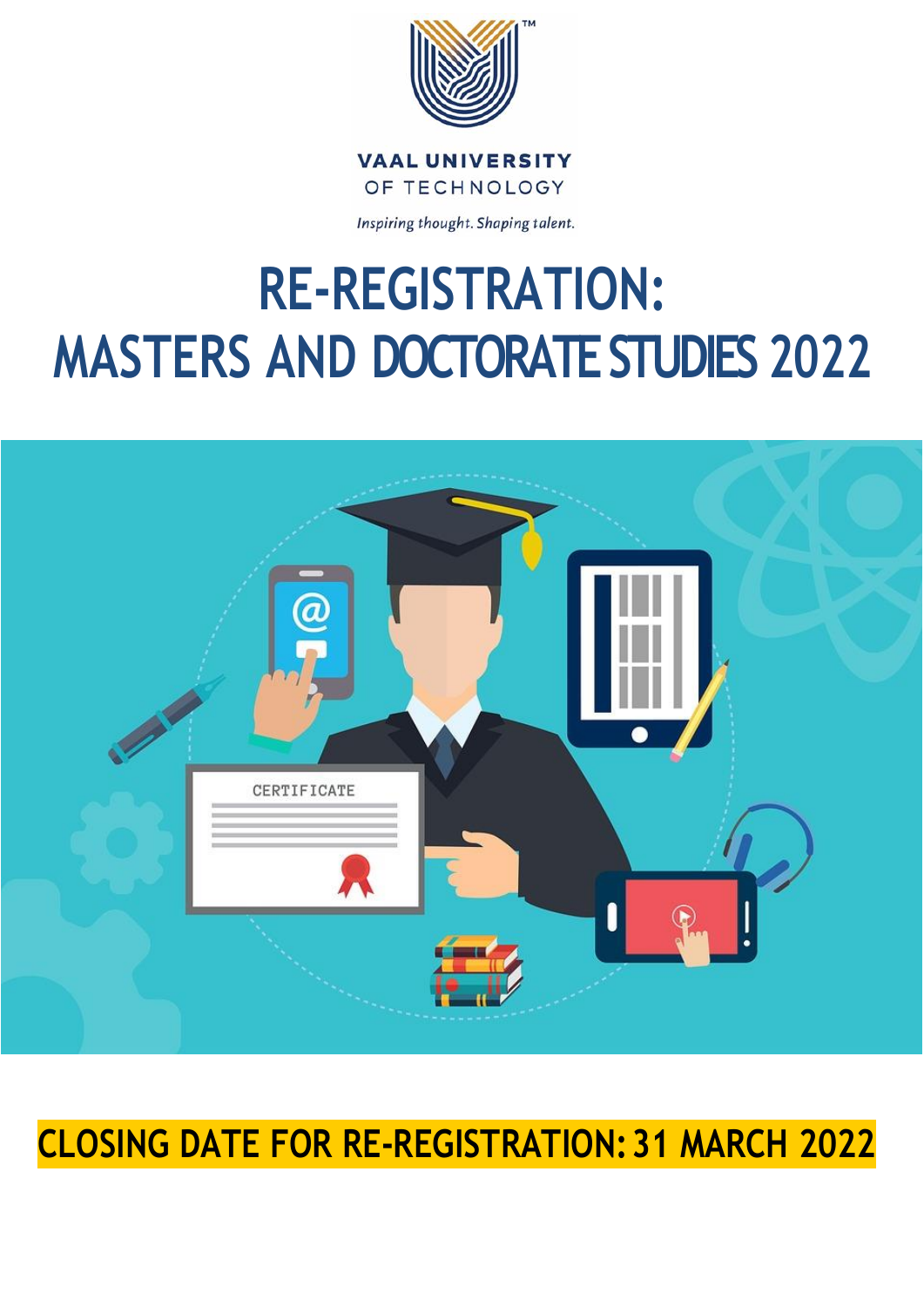#### **1. STUDENT AND QUALIFICATION INFORMATION**

If this year is your first application for this Masters' or Doctorate degree, kindly complete the Higher Degree Application for Admissions 2022.

#### **This application is only for students that have registered for this degree the previous year.**

Student No. \_\_\_\_\_\_\_\_\_\_\_\_\_\_\_\_\_\_\_\_\_\_\_\_\_\_\_\_\_\_\_\_\_\_\_\_\_\_\_\_\_\_\_\_\_\_\_\_\_\_\_\_\_\_\_\_\_\_\_\_\_\_\_\_\_\_\_\_\_\_\_\_\_\_\_\_\_\_\_\_\_\_\_

| TITLE: DR./REV./MR./MRS./MS.                     |  |
|--------------------------------------------------|--|
| <b>SURNAME:</b>                                  |  |
| <b>FIRST NAME AND MIDDLE</b><br>NAME(S):         |  |
| <b>DATE OF BIRTH:</b>                            |  |
| SA ID NO. OR IRD<br>STUDENTS PASSPORT<br>NUMBER: |  |
| <b>MTECH/DTECH</b>                               |  |
| DISCIPLINE/COURSE:                               |  |
| <b>FACULTY:</b>                                  |  |

#### **2. ADDRESS AND CONTACT DETAILS**

**PHYSICALADDRESS: POSTAL ADDRESS:**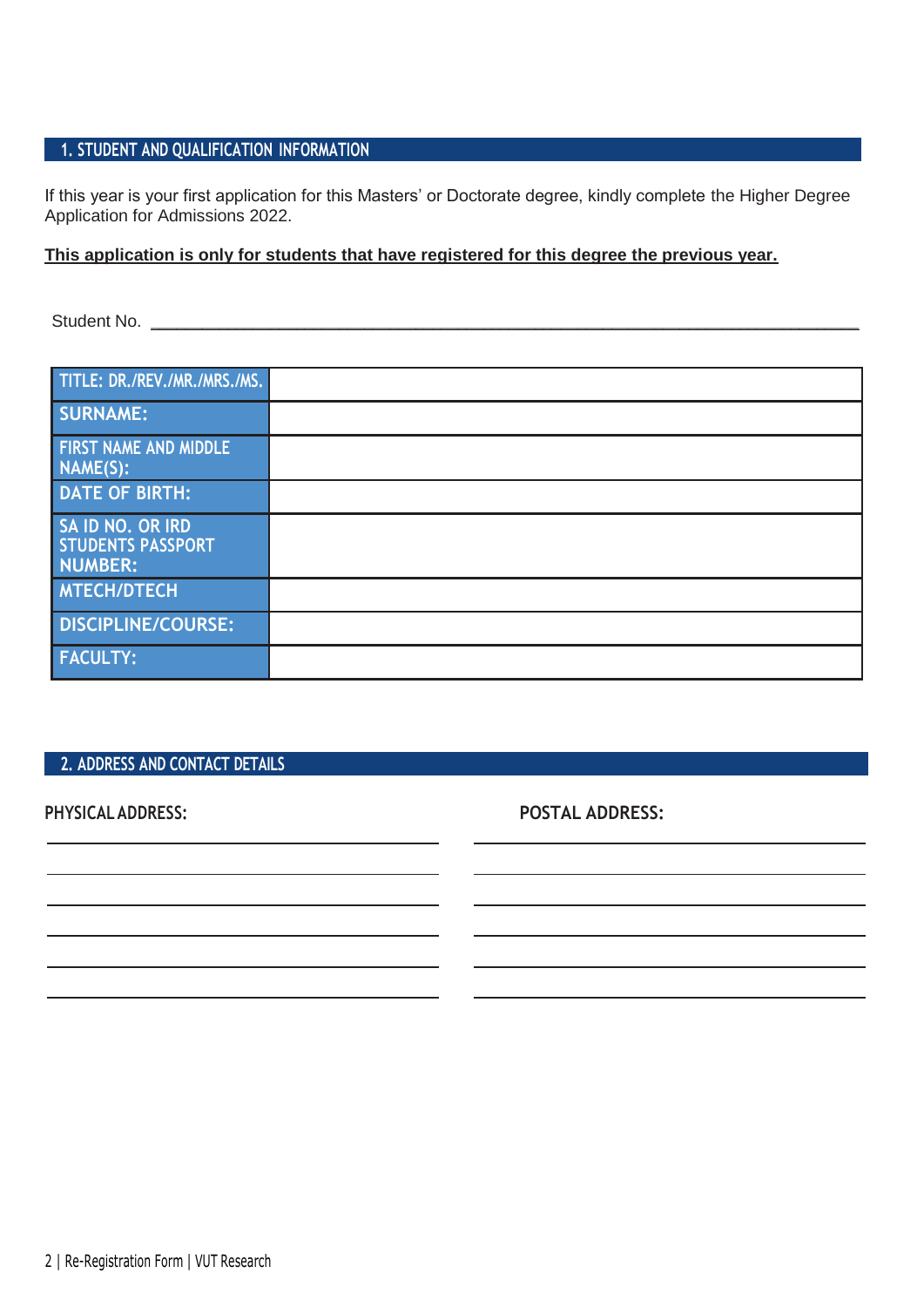#### **CONTACT DETAILS:**

| Work: | Home:   |
|-------|---------|
| Fax:  | E-mail: |

*Please ensure that we have your correct cell number and email address to enable VUT to invite you to relevant post-graduate activities/workshops/conferences.*

#### **EMPLOYMENT INFORMATION:**

| IF YOU ARE EMPLOYED, PLEASE COMPLETE THE FOLLOWING: |                        |  |  |
|-----------------------------------------------------|------------------------|--|--|
| Name of Company/<br>Institution:                    |                        |  |  |
|                                                     |                        |  |  |
| Address of Company/<br>Institution:                 |                        |  |  |
|                                                     |                        |  |  |
| Postal Code:                                        | No. of Years Employed: |  |  |
| Telephone No. (Work:)                               | Area Dialing Code:     |  |  |

#### **Registration Fee deposits can be made to any ABSA Branch:**

Account no: 0530 861 945 Branch code: 632005

The name and student number must be clearly indicated on the slip as the "reference". A copy of the deposit slip should be forwarded to fax number (016) 950 9779.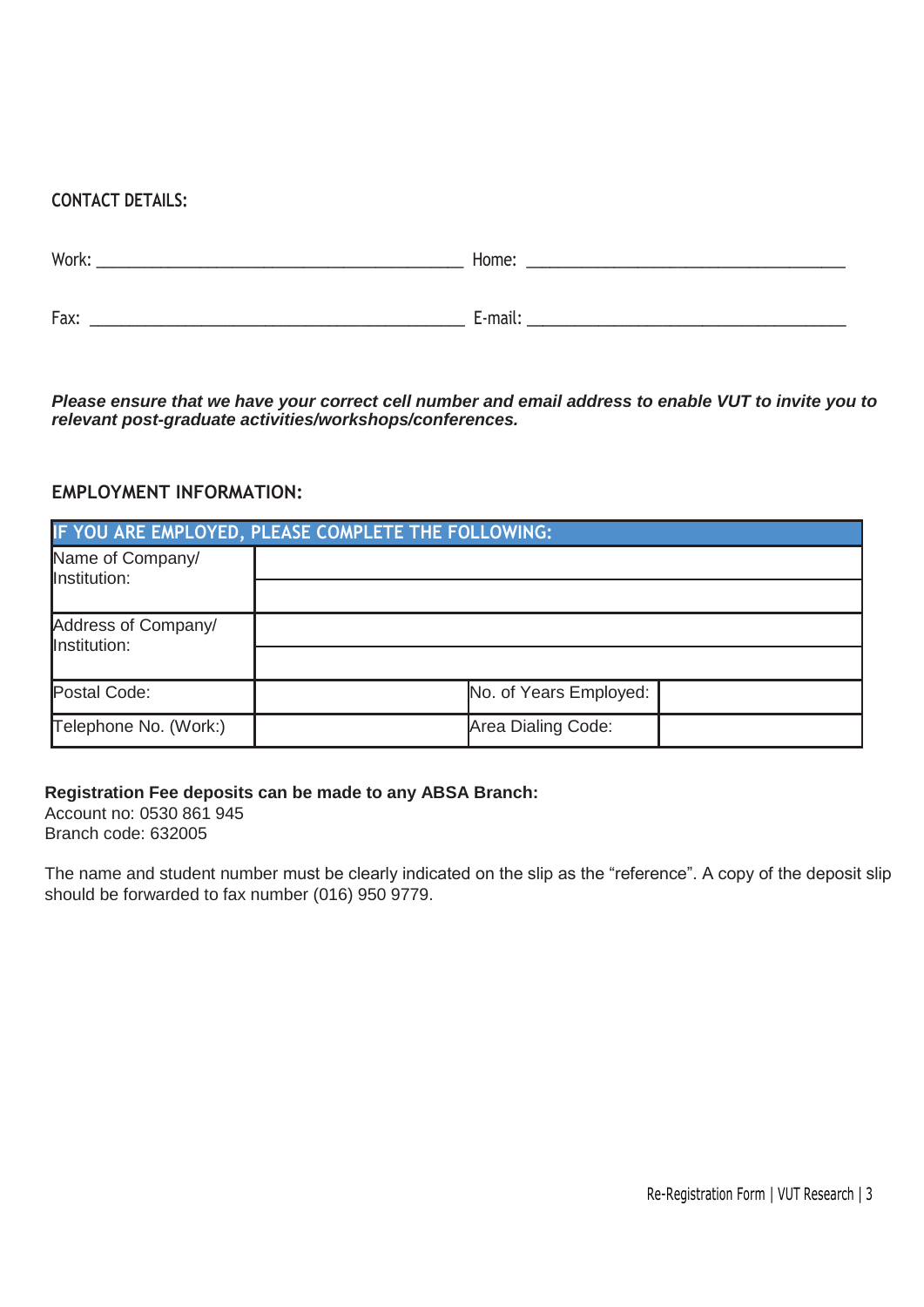#### **4. DECLARATIONOFUNDERSTANDING**

#### **1. I, , the student undertake**

- 1.1. To comply with the procedures, rules and regulations of the Vaal University of Technology.
- 1.2. Toinform the Higher Degrees Unit immediately, in writing, if I change my address or if I intend cancelling my provisional acceptance.
- 1.3. Toacquaint myself with all the rules and general regulations that relate to the degree for which I am applying.
- 1.4. Tomake alternate arrangements for accommodation should the University accept me for the degree and cannot offer me accommodation.
- 2. I/We hereby accept liability for the payment of all tuition fees or other fees which may be charged **by the University as a result of my/his/her studies at the University.**
- 2.1. I also recognise that class, residence and other fees are revised annually by the Universityand increased accordingly.
- 22. I agree that in the event that the University instructs Attorneys to take any steps against myself for the recovery of any amounts due to the University by myself, that I shall pay all costs as between Attorney and client, inclusive of collection commission.
- 3. I am aware that my enrolment is valid only if it complies with the regulations of the degree **concerned, notwithstanding the acceptance of this application by the University.**
- **4. I/We accept the responsibility of submitting all documents required by the University before the stipulated due dates.**
- **5. I declare that:**
- 5.1. I make this application and give the declarations and understandings with the knowledge and consent of my parent/guardian/employer.
- 5.2. I warrant that the information contained herein is true and correct and the University shall be entitled to declare the contract void and cancel my registration if I have made any misrepresentation or omission on this application.
- 5.3. International Students:
- *5.3.1 I am aware that I am responsible to renew my study permit three months prior to the expiry date.*
- *5.3.2 Refugees: I am aware that I am responsible to renew my study permit one month priorto its expiry date.*
- *5.3.3 I am aware that I am responsible for obtaining and payment of my SAQA evaluation.*
- 5.4. I/We hereby absolve the Vaal University of Technology, its staff, employees, representatives and/ or agents from any claims which I/the student may acquire as a result of any injuries which I/the student may receive and/or damages which I/the student may suffer as a result of any happening, incident, accident, injury, illness or death, however it may have resulted, or as a result of my/his/her participation in any sport/excursion/visit or transport which may take place during my/his/her studies at the University.

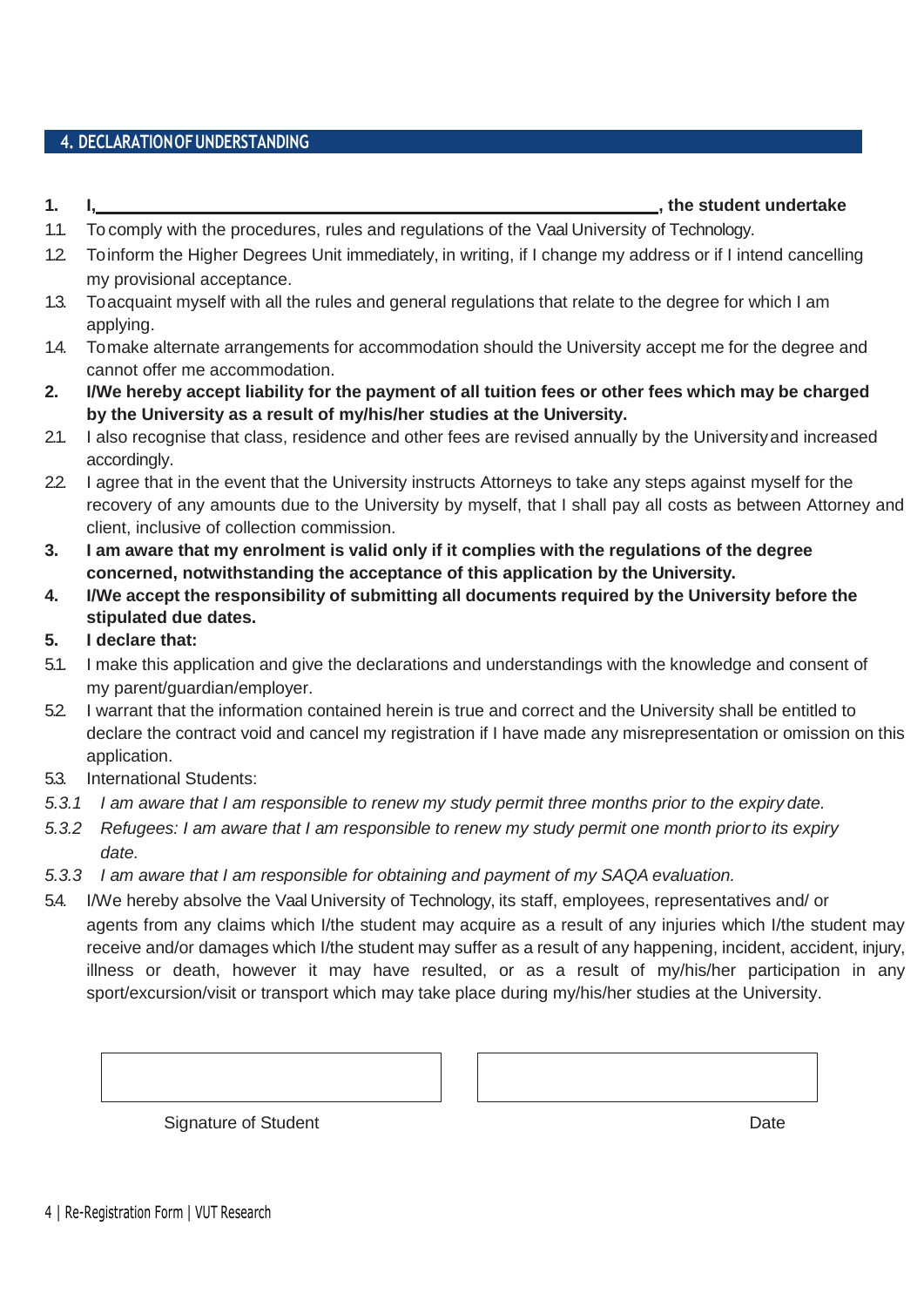#### **PLEASE FORWARD YOUR RE-REGISTRATION WITH PROGRESS REPORT AND MOU TO:**

| <b>HIGHER DEGREES OFFICE D015</b> |                       |                  |  |
|-----------------------------------|-----------------------|------------------|--|
| Fax:                              | $(016)$ 950 9779      | Private Bag X201 |  |
| Tel:                              | $(016)$ 950 9822      | Vanderbijlpark   |  |
| Email:                            | nomathembak@vut.ac.za | 1900             |  |

### **REGISTRATION RECORD - FOR COMPLETION BY THE HDU:**

| <b>YEAR:</b> | CODE: |
|--------------|-------|
|              |       |
|              |       |
|              |       |
|              |       |
|              |       |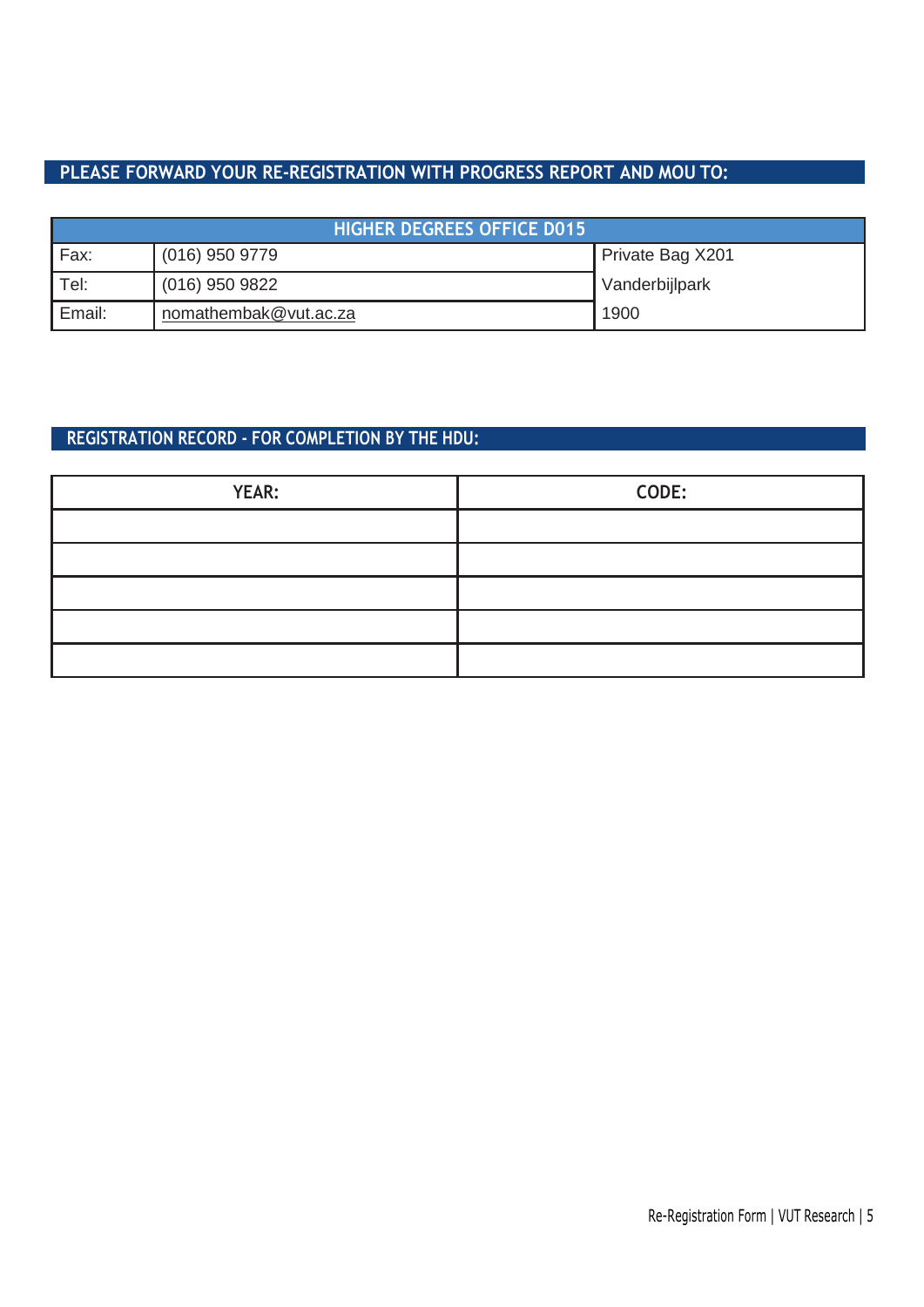### **ANNEXUREA:TOBECOMPLETEDBYTHEHEADOFDEPARTMENTAND SUPERVISOR**

#### **FACULTY ACCEPTANCE OF ADMISSION**

We do not accept any applications if this form has not been completed fully. This information is required for registration and reporting.

| <b>Student Name:</b>           |                                                                                              |  |  |  |
|--------------------------------|----------------------------------------------------------------------------------------------|--|--|--|
| <b>Student Number:</b>         |                                                                                              |  |  |  |
| Faculty:                       |                                                                                              |  |  |  |
| Department:                    |                                                                                              |  |  |  |
| Department Head:               |                                                                                              |  |  |  |
| Course Code:                   |                                                                                              |  |  |  |
| Subject Code:                  |                                                                                              |  |  |  |
|                                | FOR COURSE WORK MASTERS: BUSINESS ADMINISTRATION<br>Please report to the faculty to register |  |  |  |
| Name of Supervisor             | Department                                                                                   |  |  |  |
| Tel No. of Supervisor          | Email Address:                                                                               |  |  |  |
| <b>Signature of Supervisor</b> | Date:                                                                                        |  |  |  |
| If applicable:                 |                                                                                              |  |  |  |
| Name of Co-Supervisor          | Department                                                                                   |  |  |  |
| Tel No. of Co-Supervisor       | Email Address:                                                                               |  |  |  |
| Signature of Co-<br>Supervisor | Date:                                                                                        |  |  |  |

#### *NB Compulsory:*

| <b>ACCEPTED:</b>                      | Reason for Acceptance: |            |
|---------------------------------------|------------------------|------------|
| Date:                                 |                        |            |
| Signature:                            |                        |            |
| Acceptance approved by Date:<br>Dean: |                        | Signature: |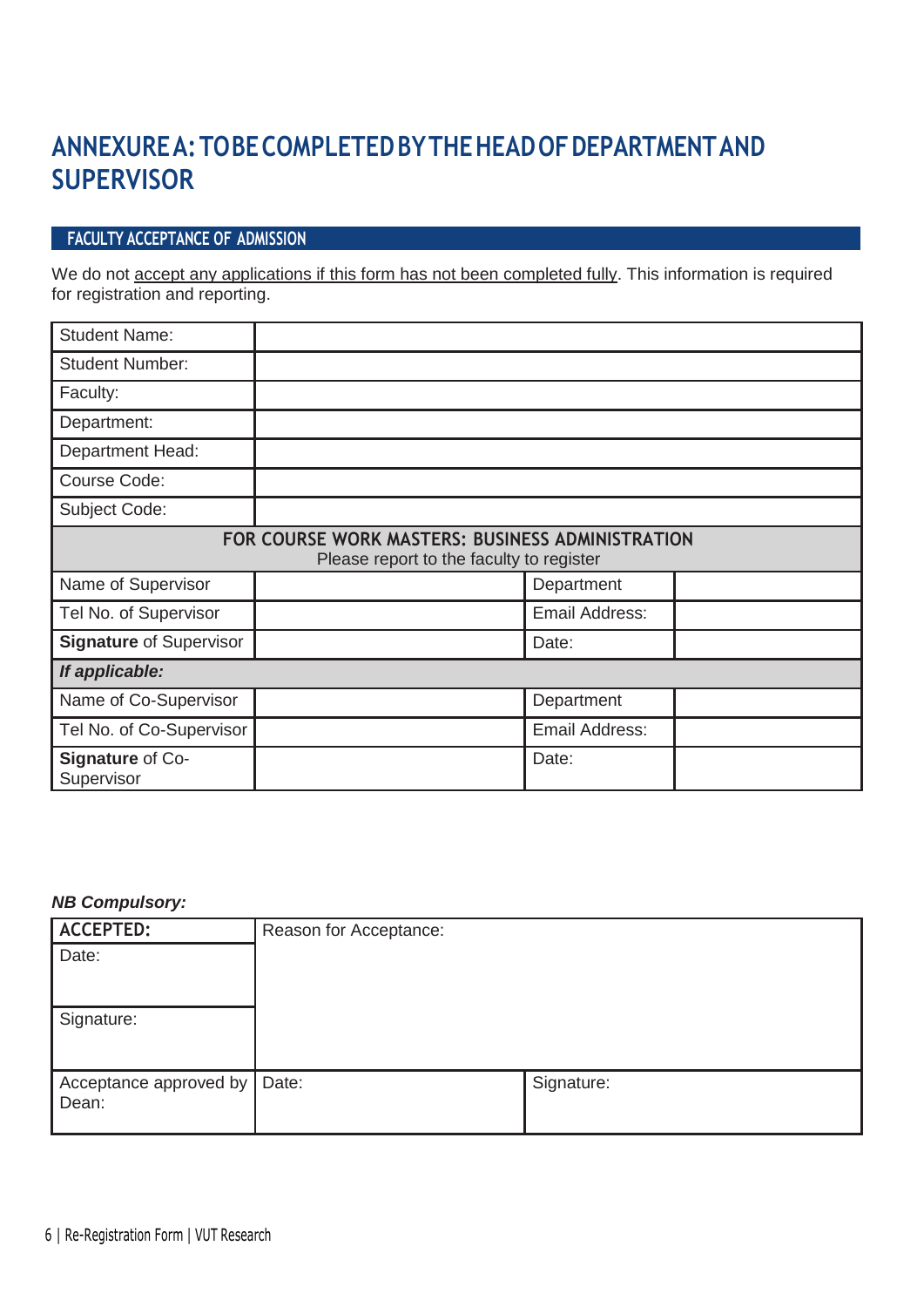### **ANNEXUREB:TOBECOMPLETEDBYTHEHEADOFDEPARTMENTAND SUPERVISOR**

#### **FACULTY REJECTION OF ADMISSION**

We do not accept any re-registration if this form has not been completed fully. This information is required for registration and reporting.

| <b>Student Name:</b>   |  |
|------------------------|--|
| <b>Student Number:</b> |  |
| Faculty:               |  |
| Department:            |  |
| Department Head:       |  |
| Course Code:           |  |
| Subject Code:          |  |

#### *NB Compulsory:*

| <b>REJECTED:</b>            | Reason for Rejection: |            |
|-----------------------------|-----------------------|------------|
| Date:                       |                       |            |
|                             |                       |            |
|                             |                       |            |
| Signature:                  |                       |            |
|                             |                       |            |
| Rejection approved by Dean: | Date:                 | Signature: |
|                             |                       |            |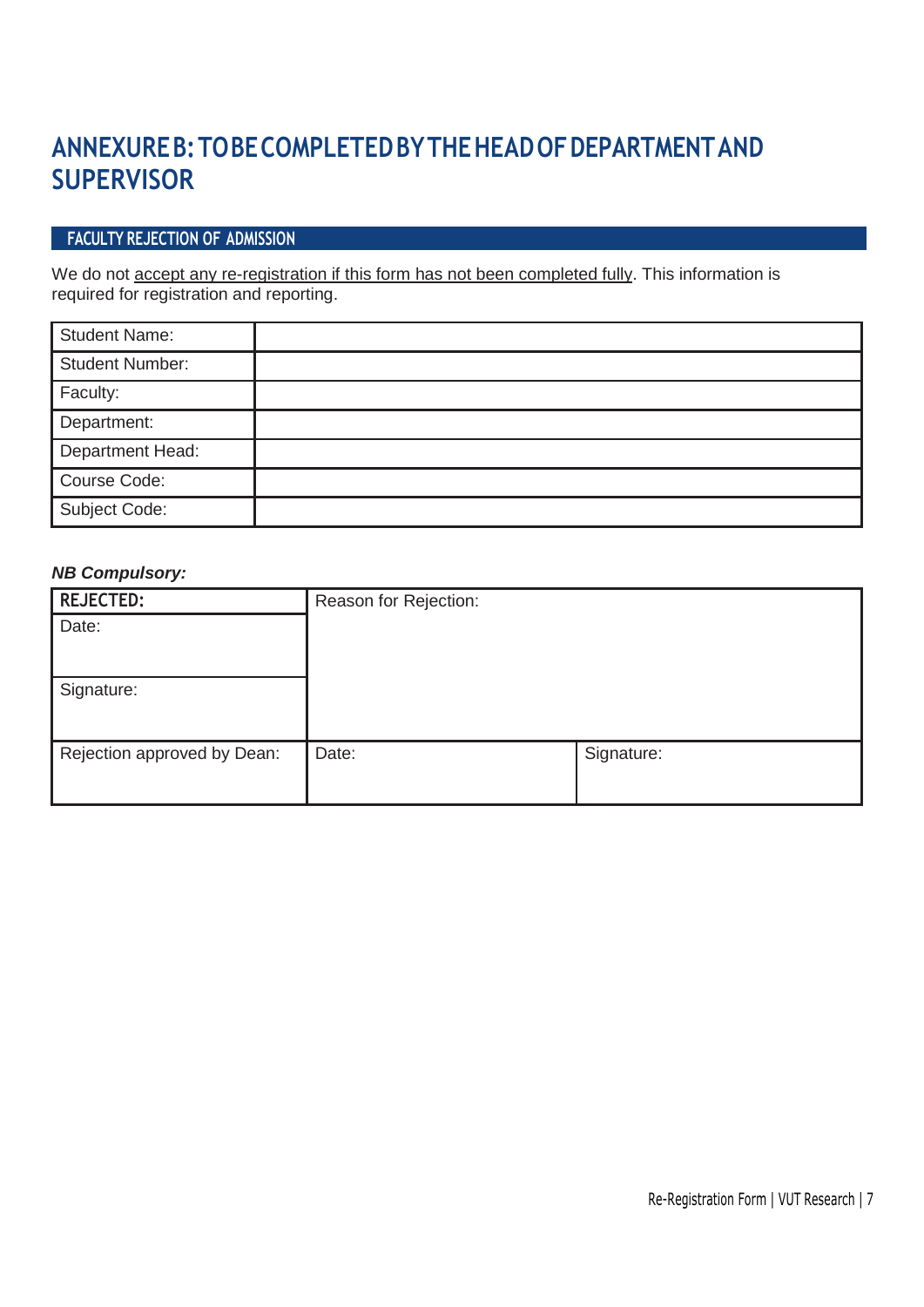### **ANNEXURE C: NEW SUBJECT AND COURSE CODES**

| <b>FACULTY DESCRIPTION</b>             |        | <b>QUAL CODE   QUAL DESCRIPTION</b>                 | <b>SUBJECT CODE</b> |
|----------------------------------------|--------|-----------------------------------------------------|---------------------|
| Faculty of Engineering and Technology  | 708001 | Doctor of Philosophy in Chemical Engineering        | EHDPH7A             |
| Faculty of Engineering and Technology  | DP0810 | Doctor of Engineering in Civil Engineering          | ECCIV7A             |
| Faculty of Engineering and Technology  | DP0820 | Doctor of Engineering in Electrical Engineering     | EPRHP7A             |
| Faculty of Engineering and Technology  | DP0840 | Doctor of Engineering in Mechanical Engineering     | EMRHP7A             |
| Faculty of Engineering and Technology  | MP0800 | Masters of Engineering in Chemical Engineering      | EHDPH6A             |
| Faculty of Engineering and Technology  | MP0810 | Masters of Engineering in Civil Engineering         | ECCIV6A             |
| Faculty of Engineering and Technology  | MP0820 | Masters of Engineering in Electrical Engineering    | EPRHP6A             |
| Faculty of Engineering and Technology  | MP0830 | Masters of Engineering in Industrial Engineering    | EBRHP6A             |
| Faculty of Engineering and Technology  | MP0840 | Masters of Engineering in Mechanical Engineering    | EMRHP6A             |
| Faculty of Engineering and Technology  | MP0850 | Masters of Engineering in Metallurgical Engineering | EYRHP6A             |
| <b>Faculty of Management Sciences</b>  | DD0495 | Doctor of Philosophy in Business Administration     | <b>BHBUS7A</b>      |
| <b>Faculty of Management Sciences</b>  | DP0480 | Doctor of Commerce in Marketing                     | BMMAR7A             |
| <b>Faculty of Management Sciences</b>  | MD0432 | Master of Management in Management Accounting       | BAMMA6A             |
| <b>Faculty of Management Sciences</b>  | Md0450 | Master of Management in Human Resources Management  | BHHRM6A             |
| <b>Faculty of Management Sciences</b>  | MD0452 | Master of Management in Labour Relations Management | BHLRM6A             |
| <b>Faculty of Management Sciences</b>  | MD0472 | Master of Management in Supply Chain Management     | BBSCM6A             |
| <b>Faculty of Management Sciences</b>  | MD0480 | Master of Management in Marketing                   | BMMAR6A             |
| Faculty of Applied & Computer Sciences | DD0600 | Doctorate in Information & Communication Technology | AIPIC7A             |
| Faculty of Applied & Computer Sciences | DD1500 | Doctor of Philosophy in Chemistry                   | AACHM7A             |
| Faculty of Applied & Computer Sciences | DD1510 | Doctor of Philosophy in Biotechnology               | ABDPH7A             |
| Faculty of Applied & Computer Sciences | MD0602 | Master of Communication and Information Technology  | AIPIC6A             |
| Faculty of Applied & Computer Sciences | MD1502 | Masters of Applied Sciences In Chemistry            | AACHM6A             |
| Faculty of Applied & Computer Sciences | MD1510 | Masters of Applied Sciences In Biotechnology        | ABDPH6A             |
| Faculty of Human Sciences              | DD0320 | Doctorate of Visual Arts in Photography             | HVVAP7A             |
| Faculty of Human Sciences              | DD0330 | Doctor of Philosophy in Visual Arts                 | <b>HVPVA7A</b>      |
| Faculty of Human Sciences              | DD1010 | Doctor of Management in Food Service Management     | HTFSM7A             |
| Faculty of Human Sciences              | MD0300 | Master of Visual Arts in Fine Art                   | HVVAA6A             |
| Faculty of Human Sciences              | MD0301 | Master of Visual Arts in Multimedia                 | HVVAM6A             |
| Faculty of Human Sciences              | MD0302 | Master of Visual Arts in Photography                | HVVAP6A             |
| <b>Faculty of Human Sciences</b>       | MD0310 | Master of Visual Arts in Graphic Design             | HVVGD6A             |
| Faculty of Human Sciences              | MD0500 | Master of Management in Public Relations Management | HTPRM6A             |
| Faculty of Human Sciences              | MD1000 | Master of Visual Arts in Fashion                    | HVVAF6A             |
| Faculty of Human Sciences              | MD1010 | Master of Management in Food Service Management     | HTFSM6A             |
| Faculty of Human Sciences              | MD1011 | Master of Management in Food & Beverage Management  | HTFBM6A             |
| Faculty of Human sciences              | MD2200 | Master of Management in Travel & Tourism Services   | HTTTS6A             |
|                                        |        |                                                     |                     |
| Faculty of Human Sciences              | 603001 | M TECH: FINE ART                                    | HFMFA5A             |
| Faculty of Human Sciences              | 603009 | M TECH: GRAPHIC DESIGN                              | HDDDD5A             |
| Faculty of Human Sciences              | 603014 | M TECH: MULTIMEDIA                                  | HDMMM5A             |
| Faculty of Human Sciences              | 603002 | M TECH: PHOTOGRAPHY                                 | HDMPH5A             |
| Faculty of Human Sciences              | 622000 | M TECH: TOURISM & HOSPITALITY MANAGEMENT            | HTRPT5A             |
| Faculty of Human Sciences              | 703002 | D TECH: FINE ART                                    | <b>HFNAD0A</b>      |
| Faculty of Human Sciences              | 703003 | D TECH: PHOTOGRAPHY                                 | <b>HDNAL0A</b>      |
| Faculty of Human Sciences              | 610002 | D TECH: FOOD SERVICE MANAGEMENT                     | <b>HVRPT5A</b>      |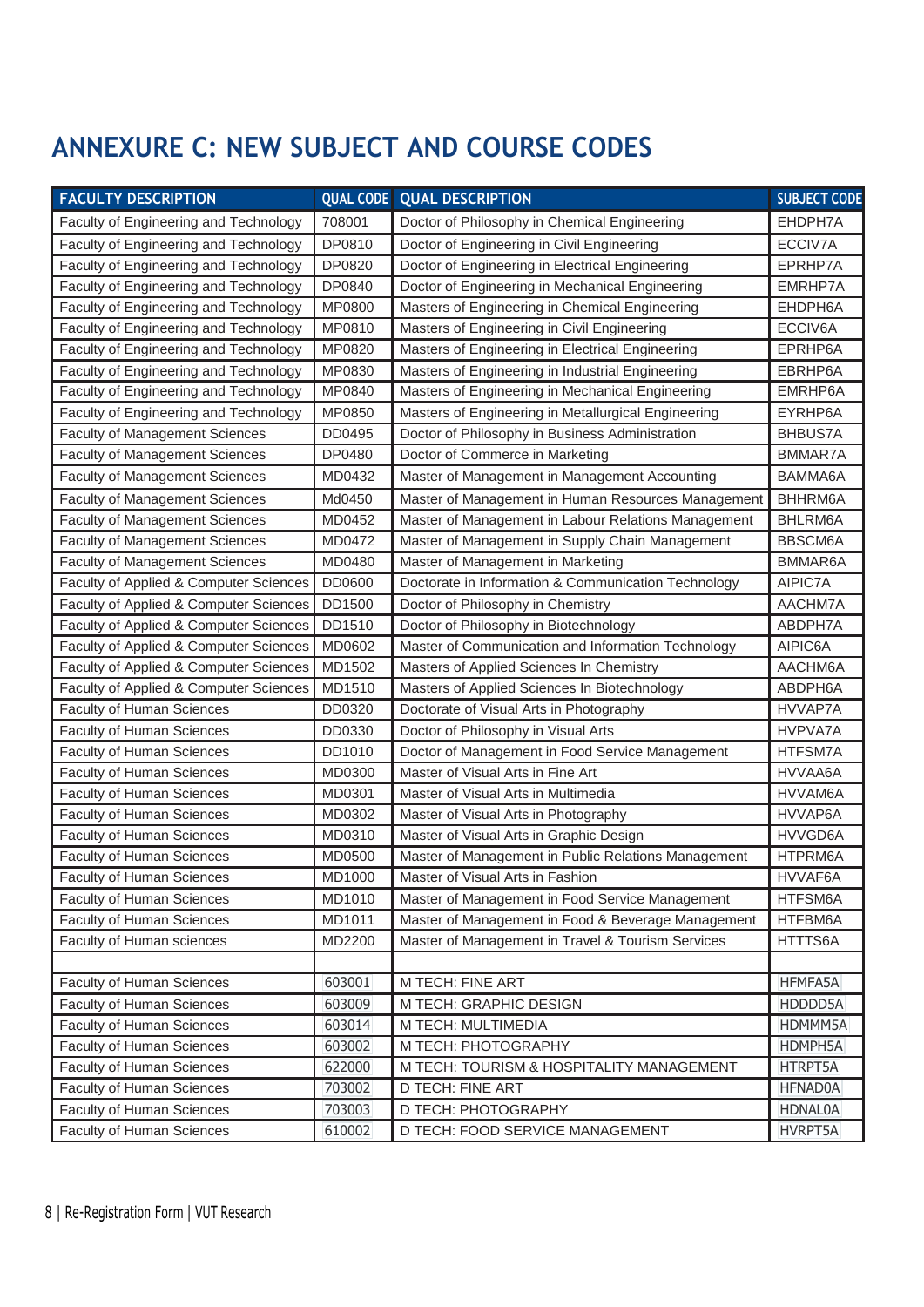| <b>Faculty of Management Sciences</b>  | 604011 | M TECH: BUSINESS ADMINISTRATION      | <b>BHSCR5A</b>                              |
|----------------------------------------|--------|--------------------------------------|---------------------------------------------|
| <b>Faculty of Management Sciences</b>  | 604002 | M TECH: COST & MANAGEMENT ACCOUNTING | 604002                                      |
| <b>Faculty of Management Sciences</b>  | 604018 | M TECH: LABOUR RELATIONS MANAGEMENT  | BHLRA5A                                     |
| <b>Faculty of Management Sciences</b>  | 604013 | M TECH: LOGISTICS                    | <b>BBTHE5A</b>                              |
| <b>Faculty of Management Sciences</b>  | 604006 | <b>M TECH: MARKETING</b>             | BMBBH5B                                     |
| <b>Faculty of Management Sciences</b>  | 605002 | M TECH: PUBLIC RELATIONS MANAGEMENT  | <b>HVPPR5A</b>                              |
| <b>Faculty of Management Sciences</b>  | 704000 | <b>D TECH: BUSINESS</b>              | BBLOG6A/<br>BHPHA6A/<br><b>BSPHA6A</b>      |
| <b>Faculty of Management Sciences</b>  | 704004 | <b>D TECH: MARKETING</b>             | BMBBH6A                                     |
|                                        |        |                                      |                                             |
| Faculty of Applied & Computer Sciences | 606002 | M TECH: INFORMATION TECHNOLOGY       | AIRPP5A                                     |
| Faculty of Applied & Computer Sciences | 615003 | M TECH: BIOTECHNOLOGY                | ABBRP5A                                     |
| Faculty of Applied & Computer Sciences | 615001 | M TECH: CHEMISTRY                    | AAPFY5A                                     |
| Faculty of Applied & Computer Sciences | 706000 | D TECH: INFORMATION SYSTEMS          | AIRPP6A                                     |
| Faculty of Applied & Computer Sciences | 715003 | <b>D TECH: CHEMISTRY</b>             | AAPFY7A                                     |
|                                        |        |                                      |                                             |
| Faculty of Engineering and Technology  | 72707  | M TECH: INFORMATION TECHNOLOGY       |                                             |
| Faculty of Engineering and Technology  | 608004 | M TECH: ENGINEERING: CHEMICAL        | EHMTC5A                                     |
| Faculty of Engineering and Technology  | 608005 | M TECH: ENGINEERING: CIVIL           | ECMCM5A/<br>ECMST5A/<br>ECMTR5A/<br>ECMWA5A |
| Faculty of Engineering and Technology  | 608006 | M TECH: ENGINEERING: ELECTRICAL      | EAMTC5A/<br>EPMTC5A                         |
| Faculty of Engineering and Technology  | 608008 | M TECH: ENGINEERING: MECHANICAL      | EMNP85A                                     |
| Faculty of Engineering and Technology  | 608011 | M TECH: ENGINEERING: METALLURGY      | EYMTM5A                                     |
| Faculty of Engineering and Technology  | 708004 | D TECH: ENGINEERING: ELECTRICAL      | EADTC6A/<br>EPDTC6A                         |
| Faculty of Engineering and Technology  | 708003 | D. TECH.: ENGINEERING: CIVIL         | ECDWA6A                                     |
| Faculty of Engineering and Technology  | 708006 | D. TECH.: ENGINEERING: MECHANICAL    | EMDP86A                                     |